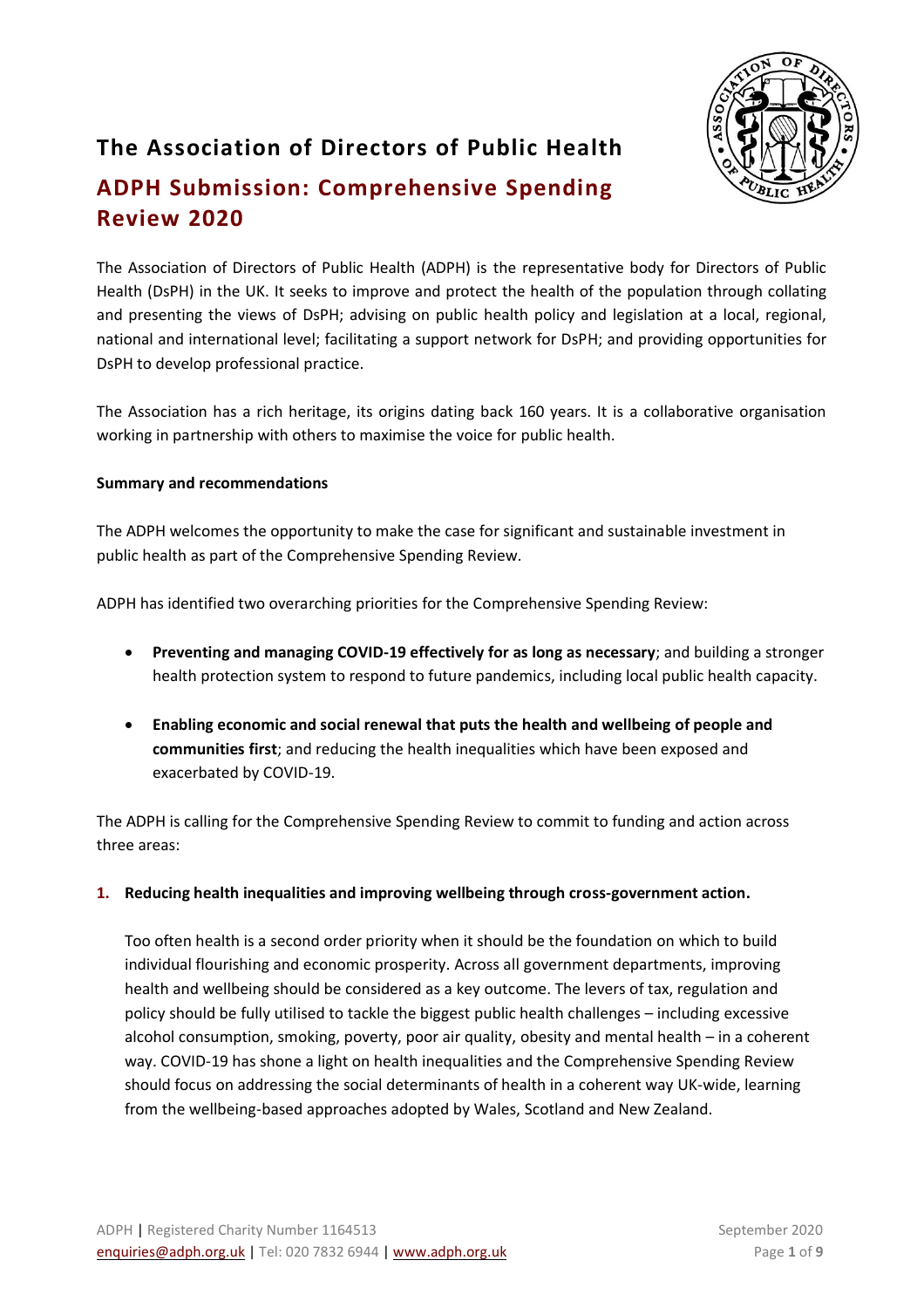**Recommendation: Wellbeing should be built into the fabric of Government decision-making both when it comes to policy development and funding allocation. A Health Inequalities Strategy should be developed and binding national targets to reduce child poverty established.** 

# **2. Resourcing the health protection system at all levels to manage COVID-19 effectively; including building capacity in local public health teams for the long-term.**

Cutting funding for local public health over the last five years has meant fewer staff and resources to respond to COVID-19. This capacity should be rebuilt to protect and save lives now; and in the years ahead. The Government must invest in all parts of the system and ensure that local government is properly resourced to carry out its responsibilities (both current and future) working in collaboration with partners, including the National Institute for Health Protection.

**Recommendation: Funding for Local Outbreak Plans should be made available in each year of the Comprehensive Spending Review period to meet the full costs of the continuing work of public health teams in responding to COVID-19 and establishing long-term health protection resilience. Any new responsibilities for councils in respect of the NHS Test and Trace Service must be fully funded.** 

#### **3. Valuing the role of place and local public health leadership**

The case for local government being the home of public health is stronger than ever. Independent reports consistently set out the benefits - and strong outcomes - of this move. Even more progress is possible; however, the cause has been hampered by years of cuts; both to local government as a whole and public health specifically.<sup>1</sup>

As a minimum, the Government should commit to restoring what will amount to £1bn in cuts to the Public Health Grant by 2021/2.<sup>2</sup> Local government must also be placed on a sustainable footing for the future by addressing the £6.5 billion black hole.<sup>3</sup>

**Recommendation: The Government should invest at least £1 billion more a year in the Public Health Grant. Any new responsibilities devolved to local public health teams as a result of the dissolution of Public Health England should be fully funded in addition.**

#### **Introduction**

In 21st century Britain, life expectancy is stalling and health inequalities are rising; with the gap in life expectancy between the richest and poorest areas of England and Wales widening over the past decade. <sup>45</sup> COVID-19 has further exposed and exacerbated the inequalities in our society and should strengthen our collective resolve to level up and increase our commitment to public health.<sup>6</sup>

While the Comprehensive Spending Review takes place against a backdrop of uncertainty over the future structure of the public health system and the footprint and funding model for local government, there should be no doubt about the clear and compelling argument for more significant investment at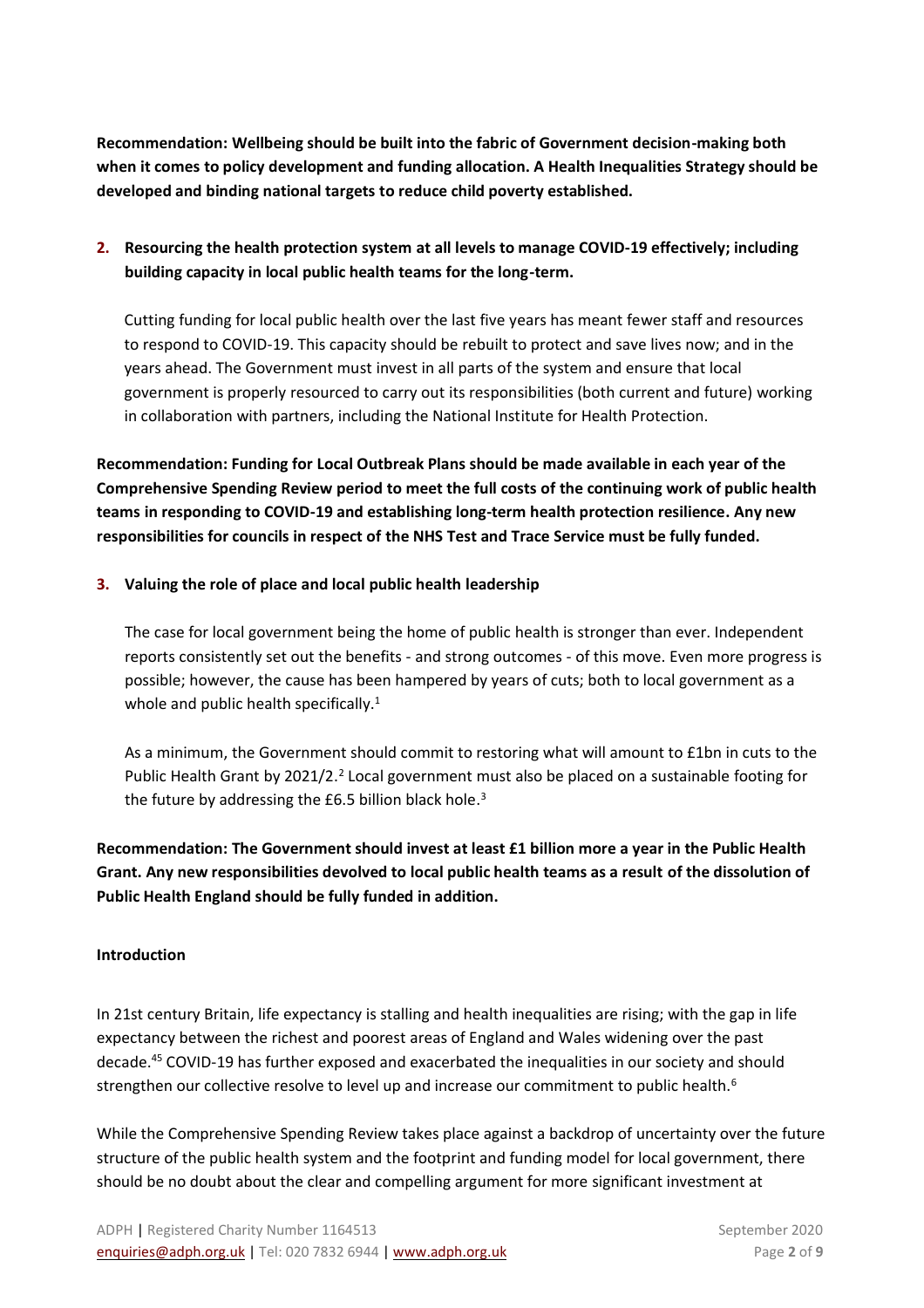national, regional and local levels to improve public health in the years ahead.

Directors of Public Health, rooted in place and local communities, have demonstrated the value of their skills, knowledge and experience throughout the response to COVID-19 and delivered reformed services and good outcomes for their populations through the Public Health Grant. However, the lack of financial support for local public health during COVID-19 has been deeply concerning and must be addressed as an urgent priority. After years of cuts, it is now time for public health teams and responsibilities to be properly resourced so that they can play their part in creating healthier people, places and economies across the UK.

The written submission to the Comprehensive Spending Review from the ADPH focusses on three areas:

- Reducing health inequalities and improving wellbeing through cross-government action;
- Resourcing the health protection system at all levels to manage COVID-19 and future pandemics effectively;
- Valuing the role of place and local public health leadership.

## **The case for investing in public health**

## **1. Reducing health inequalities and improving wellbeing through cross-government action**

- In 21st century Britain, life expectancy is stalling and health inequalities are rising; with the gap in life expectancy between the richest and poorest areas of England and Wales widening over the past decade.<sup>78</sup> Between 2015 and 2017, the gap in life expectancy between the most and least deprived areas of England was 9.4 years for males and 7.4 years for females.<sup>1</sup> Recent data also shows wide inequalities across all indicators related to child health, mental health, smoking, alcohol misuse and tuberculosis and there is no indication of any narrowing of these inequalities.
- COVID-19 has further exposed and exacerbated the inequalities in our society and should strengthen our collective resolve to reduce them and increase our commitment to public health. Research has shown that BAME communities have been disproportionality affected by COVID-19, as well as those from disadvantages background and people with existing health conditions.  $9$
- Health inequalities cost, in both human and financial terms. The 2010 Marmot Review estimated the economic costs of health inequality per year as being: productivity losses of £31–33 billion, lost taxes and higher welfare payments in the range of £20–32 billion, and additional NHS health care costs in England in excess of £5.5 billion.<sup>10</sup> A detailed analysis for the year 2011/12 of how average NHS costs varied by age, sex and neighbourhood deprivation quintile estimated that the total cost associated with inequality was £12.52 billion. $11$
- A modest proportion of our health and wellbeing just 10-20%<sup>12</sup> is determined by access to traditional health services, like the NHS. The remainder is shaped by what are often referred to as the social determinants of health. These factors include: our income, the education we receive, the housing we live in, the transport we use and the air we breathe.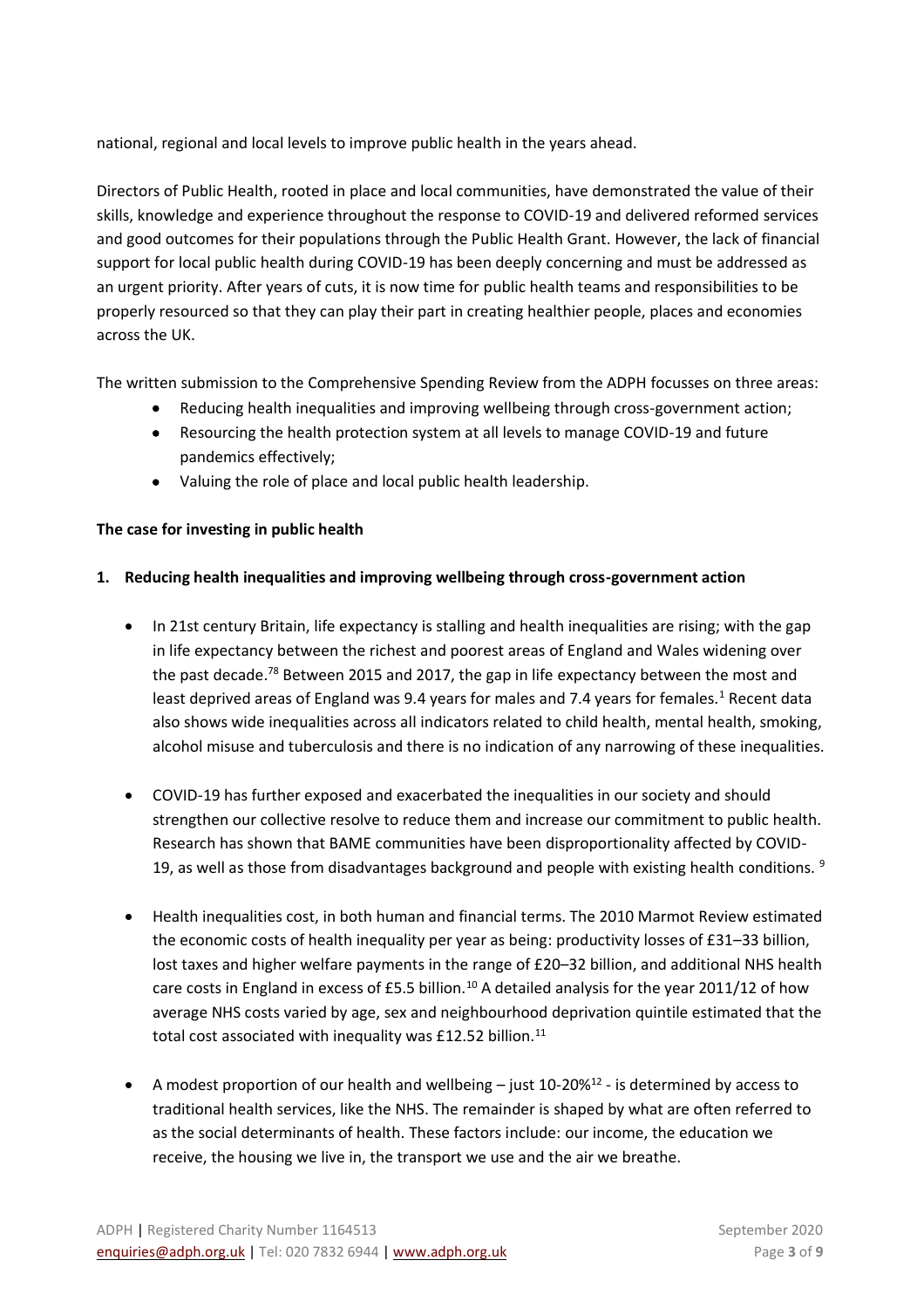- The circumstances that create good health are more social than personal.<sup>13</sup> While genetics, individual behaviour and medical services, like those provided by the NHS, are notable factors, they are over-represented when it comes to public policy and investment decisions. The Comprehensive Spending Review is a unique opportunity for this government to deliver its priorities (e.g. a smoke-free society by 2030, reducing childhood obesity by 50% by 2030) and set a course of reducing inequalities through a commitment to tackle the social determinants of health.
- A thriving economy is only possible with a healthy population. A healthy population is good for the economy because:
	- o Healthier children have better educational outcomes, which positively impacts productivity in adulthood.<sup>14</sup> <sup>15</sup>
	- o A healthy person is enabled to continue to work as they get older, whereas poor health can lead to forced early retirement.<sup>16</sup>
	- $\circ$  A healthy working-age population can lead to economic prosperity by being more engaged and productive.<sup>17</sup>
- Wellbeing should be built into the fabric of Government decision-making when it comes to both policymaking and funding allocation. Wales has already made a vital step towards realising this ambition, through the introduction of the Future Generations Wellbeing Act. Similarly, in Scotland, there is now a vision for national wellbeing in the form of the National Performance Framework. These efforts must be matched in England – the proposal to create a 'health index', alongside existing wellbeing data collected by the Office for National Statistics, could provide a framework to drive change and embed accountability across Whitehall.
- The Government should take a whole system and place-based approach to health inequality. This includes wide-ranging action on the social determinants of health (including housing, the environment and skills), as well as acting on health inequalities caused by the commercial determinants of health such as smoking, alcohol use and obesity, expanding the use of the 'Polluter Pays' principle. Poverty is the most significant determinant of children and young people's health in the UK. Currently, 4.1 million children in the UK are living in poverty – binding targets are needed.<sup>18</sup>
- Evidence supports spending and collaboration across a variety of different departments to improve public health e.g.
	- o Green space and childhood High levels of green space presence during childhood are associated with lower risk of a wide spectrum of psychiatric disorders later in life. Risk for subsequent mental illness for those who lived with the lowest level of green space during childhood was up to 55% higher across various disorders compared with those who lived with the highest level of green space.<sup>19</sup>
	- o Transport Cycling schemes can achieve more for less, with benefit-to-cost ratios in the range of 5:1 to 19:1 – some as high as 35.5:1. A typical "cycling city" could be worth £377 million to the NHS in healthcare cost savings in 2011 prices.<sup>20</sup>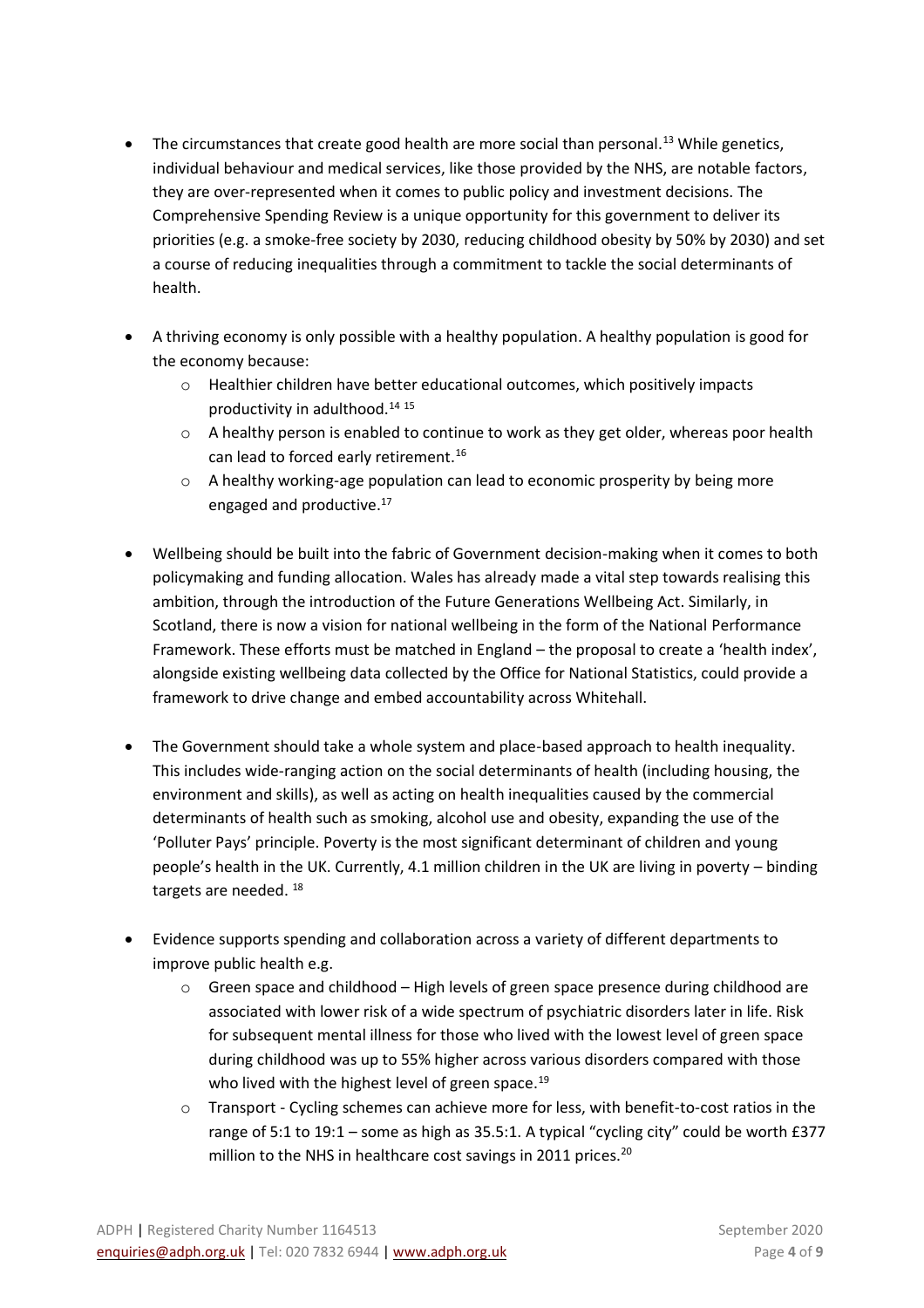**Recommendation: Wellbeing should be built into the fabric of Government decision-making both when it comes to policy development and funding allocation. A Health Inequalities Strategy should be developed and binding national targets to reduce child poverty established.**

- **2. Resourcing the health protection system at all levels to manage COVID-19 effectively; including building capacity in local public health teams for the long-term.** 
	- The local public health system has been undervalued as part of the 'team of teams' ADPH has consistently advocated for to effectively manage the COVID-19 pandemic. The response to the pandemic and in particular, the limited engagement with DsPH in the early stages, reflects the historic lack of understanding of the importance of public health and the role of DsPH in creating healthy populations and places. As a society we tend still to think that a healthy population is created by the NHS – it is not. COVID-19 has raised the public interest in and awareness of the importance of public health.
	- Recently there has been increasing recognition about the value of local leadership as a vital component of an effective response to COVID-19. The Secretary of State for Health and Social Care has praised "local directors of public health and their teams, who are the unsung heroes of health protection." DsPH provide a local perspective and have led on the development of Local Outbreak Plans, which are intended to build on existing plans to manage outbreaks in specific settings, ensure the challenges of COVID-19 are understood and consider the impact on local communities.
	- DsPH have had a significant and expanding role in the response to COVID-19 and are working relentlessly to ensure that the local response is as effective as possible across the UK. In the early stages of the pandemic, DsPH produced local guidance and information for other council departments, elected members and the wider community, as well as adapted local services to ensure resources were focused on the task at hand e.g. sexual health and drug treatment services have enhanced their online offer. DsPH have been the 'go-to' source of knowledge and information for numerous agencies when it comes to planning and providing local analysis, and have been working closely with the local media and community groups to promote clear public health messages and advice.
	- ADPH welcomed the government's announcements of two allocations of £1.6bn of additional funding for local government including to help manage public health pressures. However, the Local Government Association (LGA) estimates that the total cost pressures of responding to COVID-19 will be three or four times more than the £3.2bn allocated to local government so far.
	- The extra £300m announced for Local Outbreak Plans was also welcomed. However, this does not reflect the full pressures faced by public health and other parts of local government and is especially disappointing when compared to the significant sums of money which have been provided to the NHS Test and Trace Service. Also, if this is a one-off sum, then a medium-term response will be challenging in terms of resource and capacity. Without sustainable funding, DsPH cannot invest in the skills and people their local populations need.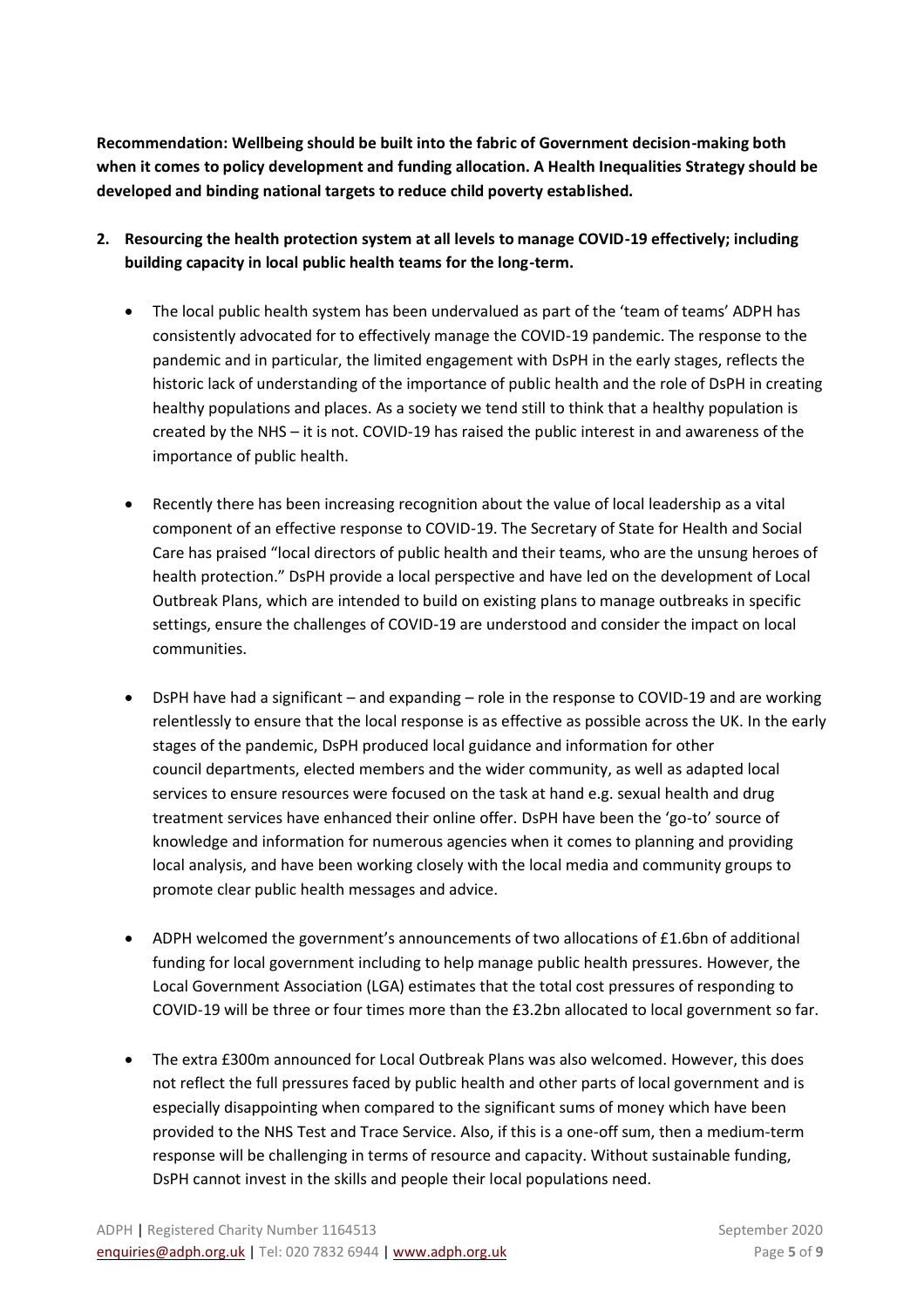- The reality is that a decade of cuts to local government and public health budgets has left local public health in a less resilient place than would have otherwise been the case. Even prior to COVID-19, local authority public health was operating under significant financial pressures and it has now become critical.
- One key lesson we need to learn from this pandemic is that maintaining a well-resourced local public health system, including health protection, data and public health analysis functions, is not a "nice-to-have" but a "must-have".

**Recommendation: Funding for Local Outbreak Plans should be made available in each year of the Spending Review period to meet the full costs of the continuing work of public health teams in responding to COVID-19 and establishing long-term health protection capacity. Any new responsibilities for councils in respect of the NHS Test and Trace Service must be fully funded.** 

# **3. Valuing the role of place and local public health leadership**

- A spotlight has been shone on the unique role of place and of DsPH, and their teams, throughout the response to COVID-19. However, this expertise and knowledge also exists across the full range of local public health services and functions. To reduce health inequalities and 'level-up' it will be essential to enable local leadership and decision making based on the needs and challenges of a local population.
- Numerous reports have demonstrated the reformed services, integrated approaches and strong outcomes that public health in local government has delivered since the transfer of responsibilities.<sup>21</sup> Most recently, a report by the King's Fund notes "that the move to local government for many public health services was the right one" and concludes by saying "the overall story is one of a successful transition, and an increasing penetration of public health into the work of local government, beyond being commissioners of public health services through the public health grant."
- Directors of Public Health have delivered despite what is an increasingly unsustainable financial balancing act. For example, in England, The Public Health Outcomes Framework (PHOF) tracks 112 health indicators. In the last six years, 80 percent of those have been level or improving; notable, particularly as they have been achieved in a context of year-on-year cuts to the Public Health Grant. However, so much more could be achieved with more long-term investment.
- The case for investing in public health programmes is clear. In 2017, Masters et al undertook a systematic review of 2,957 relevant titles and ultimately included 52 studies published over four decades in their report.<sup>22</sup> The median return on investment (ROI) for local public health interventions (such as fall prevention, smoking cessation and water fluoridation) was 4.1 to 1, and the median cost-benefit ratio (CBR) was 10.3.
- Local public health has played a crucial role in some significant public health successes since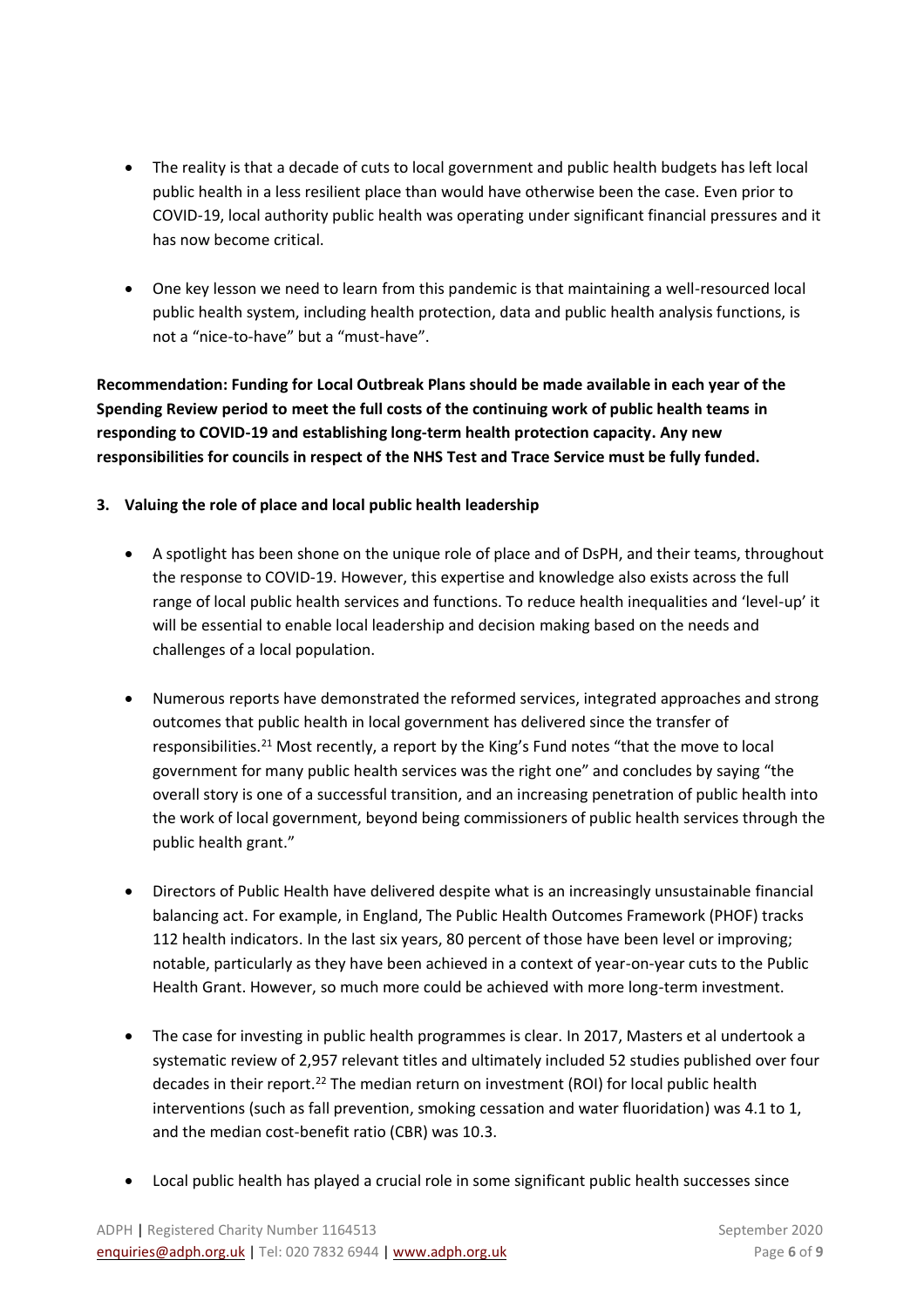2013 including $23$ :

- $\circ$  Sexually transmitted infection testing and treatment: attendances up, new diagnoses down.
- $\circ$  98 per cent of people waited three weeks or less from first being identified as having a substance misuse treatment need to being offered an appointment to start an intervention, with 82 per cent of first interventions having zero days waiting time.
- o The teenage conception rate dropped by 23 per cent from 2013/14.
- $\circ$  The overall number of adults smoking cigarettes in England between 2011 and 2017 fell by around 1.6 million, to 6.1 million.
- $\circ$  Between 2012/13 and 2016/17, suicides steadily decreased in England, with the male suicide rate of 15.5 deaths per 100,000 the lowest since 1981.
- $\circ$  There has been a reduction in illicit drug use among adults aged 16 to 59 years in England and Wales compared with a decade ago, from 10.5 per cent using illegal drugs in the financial year 2005/06, to 8.5 per cent in 2016/17.
- $\circ$  Local authority commissioned services measured more children than at any time in the last ten years, at less cost than the NHS did, and put more money than the NHS did into tackling child obesity.
- There has been much debate about the funding model for local authorities and what this might mean for public health. ADPH has supported, in principle, the move towards Business Rate Retention (BRR) and the inclusion of the Public Health Grant within the reforms. However, this would be dependent on whether appropriate assurances (e.g. minimum spend on public health) and monitoring could be put in place. DsPH have highlighted the potential for greater local flexibility to influence the wider Council budget and build stronger links between the economy and health.<sup>24</sup> The main challenges reported, are around the potential for further cuts to public health funding, as well as the potential widening of inequalities. It seems reasonable to judge that these risks have been exacerbated by COVID-19.
- Local public health has a record to be proud of, but progress has been hampered by years of cuts to both the Public Health Grant specifically and local government generally. According to the Health Foundation, the Public Health Grant, which funds local authorities in England to deliver functions and services that promote health and prevent ill-health, has been cut by more than a fifth (22%) since 2015/16 despite a growing and urgent need for investment in public health and prevention. In 2020/21 the public health grant was valued at £3.2bn – around 2.6% (£80 million) higher than the previous year's grant. While this increase is some recognition of the need to fund local public health, it falls far short of the estimated £1 billion needed per year to simply restore cuts since 2015/16. 25
- The Government has expressed several ambitious targets to make the 2020s a 'decade of prevention' including '5 more years of healthy, independent life by 2035 while reducing the gap between richest and poorest'. If the Government values the role of place and of local leadership in improving health and wellbeing, it needs to invest in it.
- As the conversation about the future of Public Health England functions not transferred to the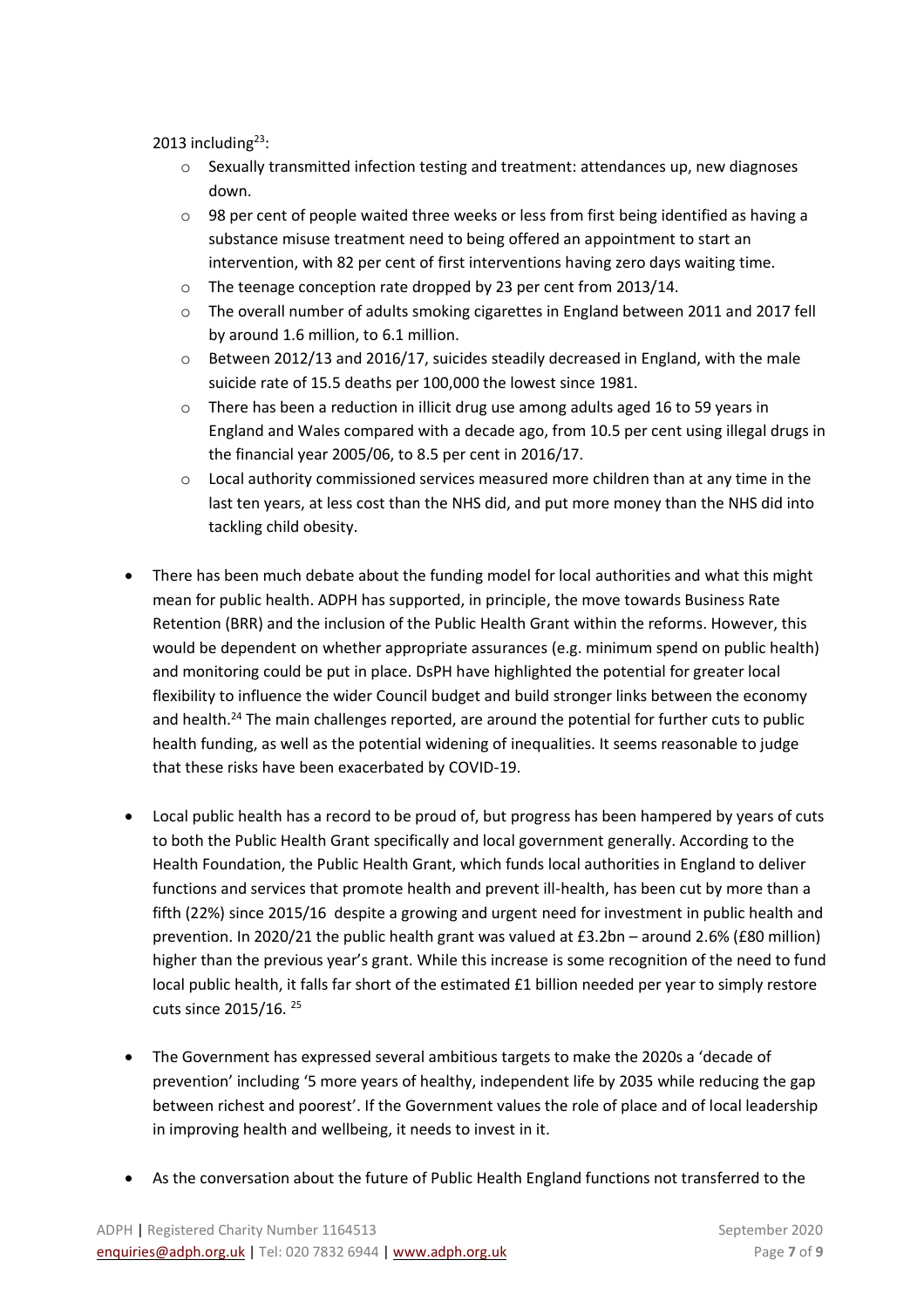National Institute for Health Protection continues, Directors of Public Health would welcome additional responsibilities for health improvement provided that appropriate additional funding accompanied any transfer. Directors of Public Health already work collaboratively across boundaries and within regions – on joint commissioning and Sector-Led Improvement- and there is an opportunity to build on these ways of working as part of the future system.

• The case for local government being the home of public health is stronger than ever. Even more progress is possible; however, the cause has been hampered by years of cuts; both to local government as a whole and public health specifically. The breadth of responsibilities for many services and functions that can drive improvements in health and wellbeing - such as leisure centres, libraries, parks and planning – mean it is crucial that local government finances overall are placed on a sustainable footing for the future by addressing the £6.5 billion black hole.

**Recommendation: The Government should invest at least £1 billion more a year in the Public Health Grant. Any new responsibilities devolved to local public health teams as a result of the dissolution of Public Health England should be fully funded in addition.**

### **Association of Directors of Public Health September 2020**

- <sup>2</sup> The King's Fund, Public health: our position [https://www.kingsfund.org.uk/projects/positions/public-health] accessed 16 September 2020
- <sup>3</sup> Local Government Association, Local services face almost £6.5 billion funding gap by 2025: New LGA analysis [https://local.gov.uk/localservices-face-almost-ps65-billion-funding-gap-2025-new-lga-analysis] accessed 16 September 2020
- <sup>4</sup> Mahese, E. (2019) A decade on from Marmot, why are health inequalities widening? *(Clinical research ed.)*, *365*, 14251. <sup>5</sup> Office for National Statistics, Health state life expectancies by Index of Multiple Deprivation (IMD 2015 and IMD 2019), England, at birth and
- age 65

- <sup>8</sup> Mahese, E. (2019) A decade on from Marmot, why are health inequalities widening? *(Clinical research ed.)*, *365*, 14251.
- <sup>9</sup> Public Health England[, Disparities in the risk and outcomes of COVID-19](https://assets.publishing.service.gov.uk/government/uploads/system/uploads/attachment_data/file/908434/Disparities_in_the_risk_and_outcomes_of_COVID_August_2020_update.pdf) (2020)

<sup>10</sup> Institute of Health Equity, *Fair Society Healthy Lives (The Marmot Review)* (2010)

<sup>11</sup> Institute of Health Equity[, Health Equity in England: The Marmot Review 10 years on](http://www.instituteofhealthequity.org/resources-reports/marmot-review-10-years-on) (2020)

<sup>20</sup> Rajé, F. & Saffrey, A. [The Value of Cycling](https://assets.publishing.service.gov.uk/government/uploads/system/uploads/attachment_data/file/509587/value-of-cycling.pdf) (2016)

<sup>1</sup> Kings Fund, *[The English local government public health reforms: an independent assessment](https://www.kingsfund.org.uk/sites/default/files/2020-01/LGA%20PH%20reforms%20-%20final.pdf)* (2020)

<sup>[</sup>https://www.ons.gov.uk/peoplepopulationandcommunity/healthandsocialcare/healthinequalities/datasets/healthstatelifeexpectanciesbyindex ofmultipledeprivationengland] access 16 September 2020

<sup>6</sup> Public Health England[, Disparities in the risk and outcomes of COVID-19](https://assets.publishing.service.gov.uk/government/uploads/system/uploads/attachment_data/file/908434/Disparities_in_the_risk_and_outcomes_of_COVID_August_2020_update.pdf) (2020)

<sup>7</sup> Office for National Statistics, Health state life expectancies by Index of Multiple Deprivation (IMD 2015 and IMD 2019), England, at birth and age 65

<sup>[</sup>https://www.ons.gov.uk/peoplepopulationandcommunity/healthandsocialcare/healthinequalities/datasets/healthstatelifeexpectanciesbyindex ofmultipledeprivationengland] access 16 September 2020

<sup>&</sup>lt;sup>12</sup> Hood, C. M., K. P. Gennuso, G. R. Swain, and B. B. Catlin. 2016. County health rankings: Relationships between determinant factors and health outcomes. American Journal of Preventive Medicine 50(2):129-135.

<sup>&</sup>lt;sup>13</sup> Institute of Health Equity[, Fair Society Healthy Lives \(The Marmot Review\)](http://www.instituteofhealthequity.org/resources-reports/fair-society-healthy-lives-the-marmot-review) (2010)

<sup>&</sup>lt;sup>14</sup> Yamey G, Beyeler N, Wadge H, Jamison D[. Investing in Health: The Economic Case. Doha, Qatar: World Innovation Summit for](http://globalhealth2035.org/sites/default/files/investing-in-health-economic-case.pdf) Health (2016)

<sup>15</sup> Case A, Fertig A, Paxson C. The lasting impact of childhood health and circumstance. Journal of Health Economics. 2005;24(2):365–89.

<sup>&</sup>lt;sup>16</sup> Disney R, Emmerson C, Wakefield M. (2009). Ill health and retirement in Britain: a panel data-based analysis. Journal of Health Economics, 25(4):621–49.

<sup>&</sup>lt;sup>17</sup> Yamey G, Beyeler N, Wadge H, Jamison D[. Investing in Health: The Economic Case. Doha, Qatar: World Innovation Summit for](http://globalhealth2035.org/sites/default/files/investing-in-health-economic-case.pdf) Health (2016) <sup>18</sup> Department for Work and Pensions, Households below average income (HBAI) statistics on the number and percentage of people living in low income households for financial years 1994/95 to 2018/19 [https://www.gov.uk/government/statistics/households-below-average-income-199495-to-201819] accessed 16 September 2020

*<sup>19</sup>* Engemann, K., Pedersen, C.B., Arge, L., Tsirogiannis, C., Mortensen, P.B., Svenning, J-C., (2019). Residential green space in childhood is associated with lower risk of psychiatric disorders from adolescence into adulthood. *PNAS, 116 (11),* 5188-5193.

<sup>21</sup> Kings Fund, *[The English local government public health reforms: an independent assessment](https://www.kingsfund.org.uk/sites/default/files/2020-01/LGA%20PH%20reforms%20-%20final.pdf)* (2020)

<sup>22</sup> Masters R, Anwar E, Collins B*, et al* Return on investment of public health interventions: a systematic review *Journal of Epidemiology and Community Health* 2017;71:827-834.